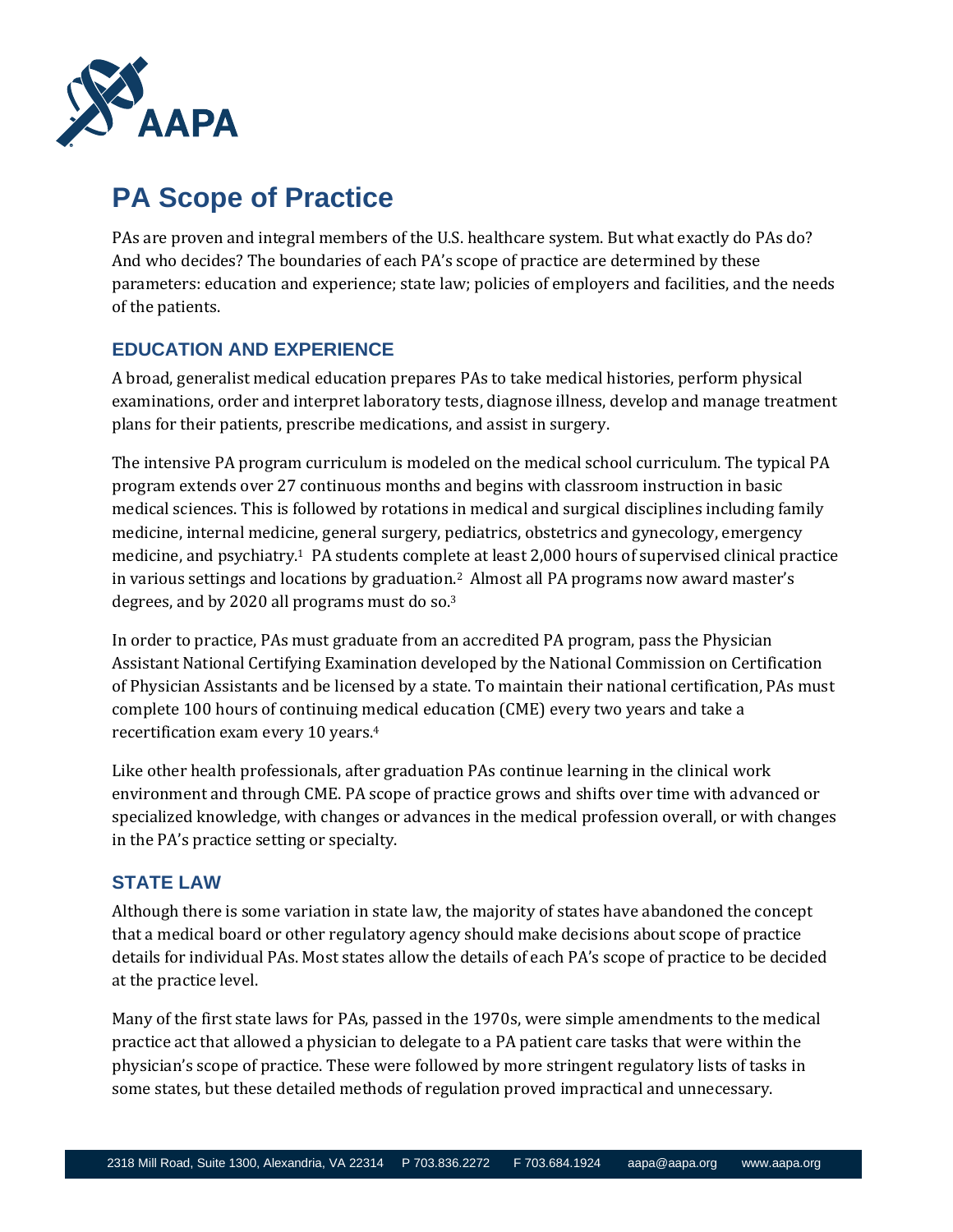For example, in early 1996, the North Dakota Board of Medical Examiners changed the rules governing PAs to eliminate a procedure checklist and adopt a less restrictive scope of practice. Writing in the board's newsletter, Executive Director Rolf Sletten stated:

Historically, a PA's scope of practice has been defined by a checklist which ostensibly itemizes every procedure the PA is permitted to perform. The benefit of the checklist is that it is very specific and so, in theory, everyone (i.e., the PA, the supervising physician and the Board) knows the precise boundaries of the PA's scope of practice. In actual practice, it is simply not so. PAs function in a great variety of practice situations, in a wide range of specialties.<sup>5</sup>

## **FACILITY POLICY**

Licensed healthcare facilities (hospitals, nursing homes, surgical centers and others) have a role in determining the scope of practice for PAs in their institutions. In order to provide patient care services within an institution, PAs request clinical privileges, which must be approved by the medical staff, and ultimately, the institution's governing body. This process defines a scope of practice that each individual is qualified to provide within that organization.

Institutions assess PA requests for privileges, including verification of professional credentials (graduation, licensure, and certification) and documentation of additional relevant training, previous privileges and/or procedure logs, CME, or skills assessment under direct observation.

## **NEEDS OF THE PRACTICE**

In practices that are not part of a system or institution, an individual PA's scope of practice is best determined by the PA and their clinical team. This allows for flexible and customized teams. Individual clinical roles are shaped by the needs of patients and the education, experience, and preferences of the team members.

### **CONCLUSION**

As team practice evolves and research repeatedly shows the quality and safety of PA-provided care,6-8 states that once closely managed each PA's scope of practice are deciding that individual scope of practice can safely be determined at the practice level. As states recognize the potential of PAs to ease workforce burdens, they are broadening laws and regulations, enabling PAs to practice without having to submit detailed practice descriptions to regulators. This model allows PAs and their practice teams to adapt quickly and efficiently to changes in workforce needs, medical knowledge, technological advances, payment systems, and standards of care.9-12

September 2019

### **REFERENCES**

<sup>1</sup> Physician Assistant Education Association (PAEA). Program report 33: By the numbers, Data from the 2017 program survey. 2018. Alexandria, VA.

<sup>&</sup>lt;sup>2</sup> American Academy of PAs. What is a PA? January 2019. [https://www.aapa.org/wp](https://www.aapa.org/wp-content/uploads/2019/02/What_is_a_PA_Fact_Sheet_-_FINAL_-_February_2019.pdf)content/uploads/2019/02/What is a PA Fact Sheet - FINAL - February 2019.pdf. Accessed Aug 27. 2019.